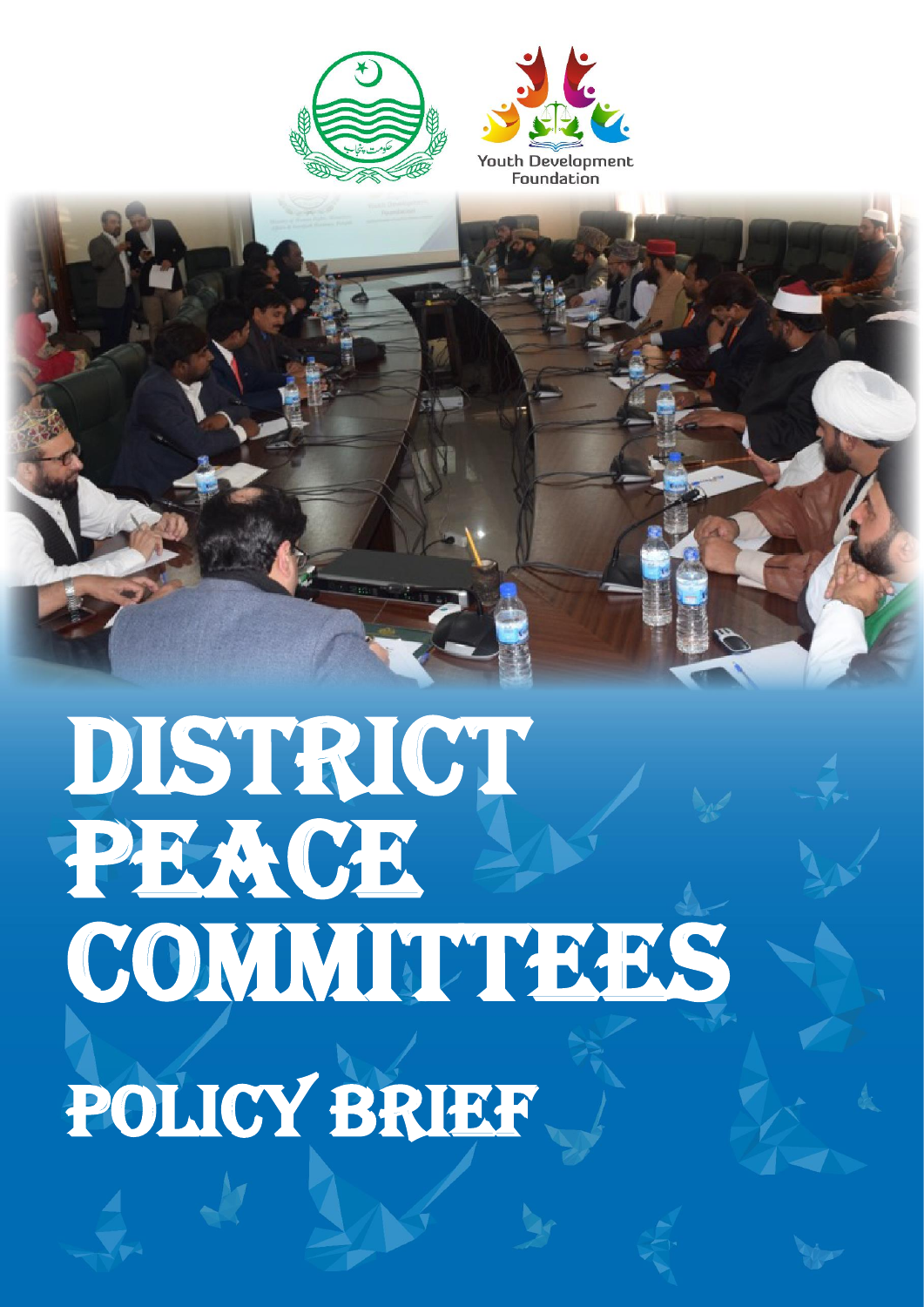## TABLE OF CONTENTS

| <b>O1</b> | Background                               | 02 |
|-----------|------------------------------------------|----|
| 02        | District Peace Committee (DPC)           | 03 |
| 03        | <b>Successes</b>                         | 03 |
| 04        | Challenges                               | 03 |
| 05        | Recommendations                          | 04 |
| 06        | <b>References</b>                        | 04 |
| 07        | <b>Know Youth Development Foundation</b> | 05 |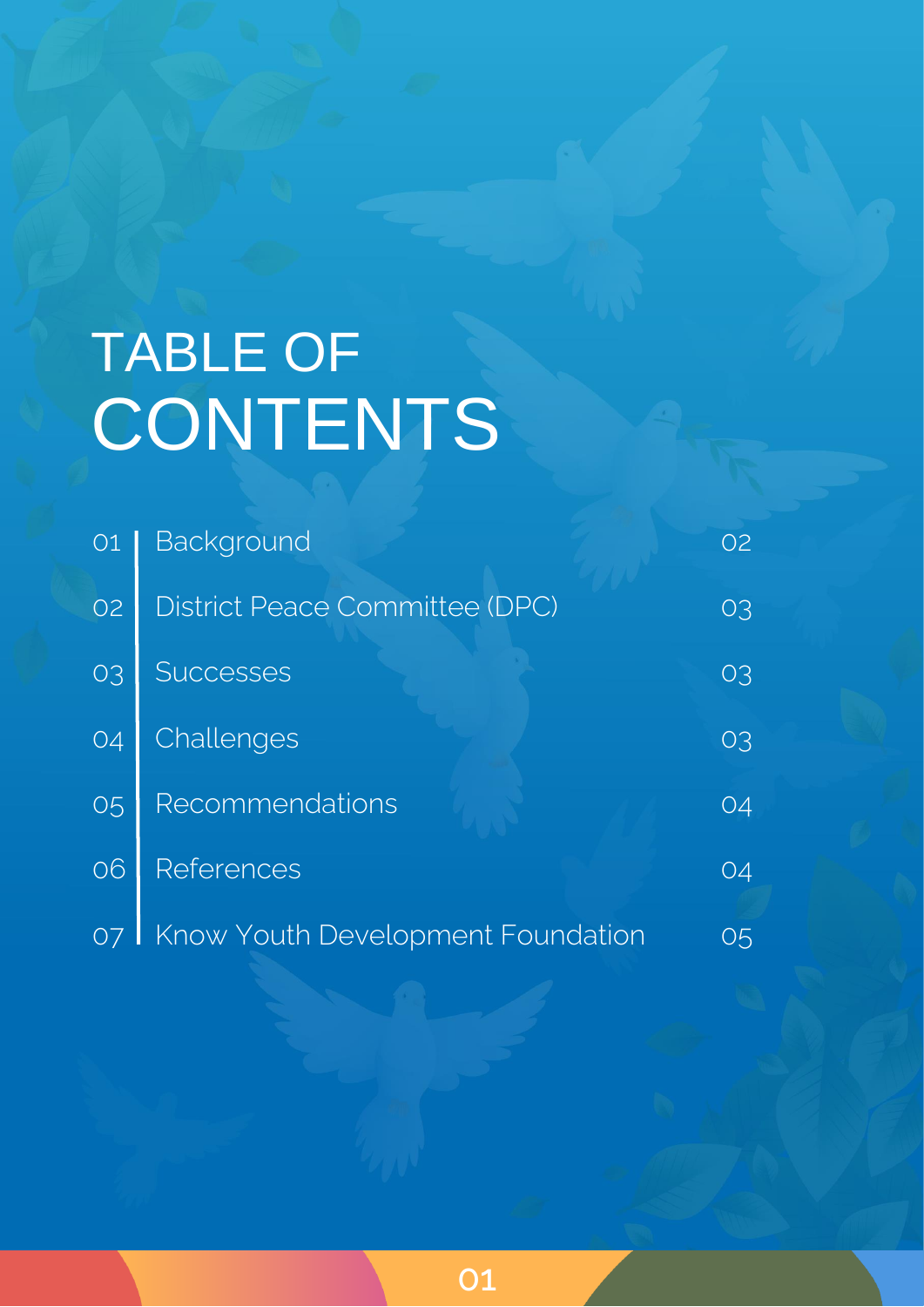### **POLICY BRIEF** District Peace Committees

#### 1. BACKGROUND

In the recent past, Punjab province has seen incidents of violent extremism where the provincial government acted by booking 218 people on charges of hate speech and 4000 social media sites were blocked<sup>1</sup>. Religious intolerance was also observed as 42 cases of blasphemy were registered in a single month in 2020<sup>2</sup>. During Muharram 2020, the extremist elements attacked a procession in Chatuchak Okara despite mourners following the approved route<sup>3</sup>. During Muharram 2020, a Shia cleric allegedly insulted the companions of Prophet (PBUH) that called for his immediate arrest but fled the country on the same night due to fear for his life, and a case against him was registered $^4$ .

The various government agencies handled such incidents of extremism by engaging religious leaders at multiple levels to counter hate speech and resolve local conflicts. For example, the religious leaders played a role in pacifying people's sentiments during the Asia Bibi case in Multan, which resulted in peaceful and nonviolent protests, unlike the protests in other cities such as Karachi. In 2018, NACTA developed Counter Extremism Guidelines that comprehensively covered various strategies to address multiple drivers of extremism. It recommended that Amman (Peace) Committees be established at all levels of administration, including Union Council, Tehsil and District administration, with a mandate to

ensure peace and interfaith harmony by engaging people of diverse backgrounds. It also encouraged these committees to conceive, develop and implement Community Engagement Projects. Recently, Special Assistant to Prime Minister (SAPM) on Religious Harmony has also announced forming Interfaith Harmony Councils<sup>5</sup> at all levels of administration in the country. In 2020, the Punjab Interfaith Harmony policy drafted by the Punjab Ministry of Human Rights, Minority Affairs, and Interfaith Harmony also recommended establishing peace committees at all levels of administration with the representation of youth and women<sup>6</sup>.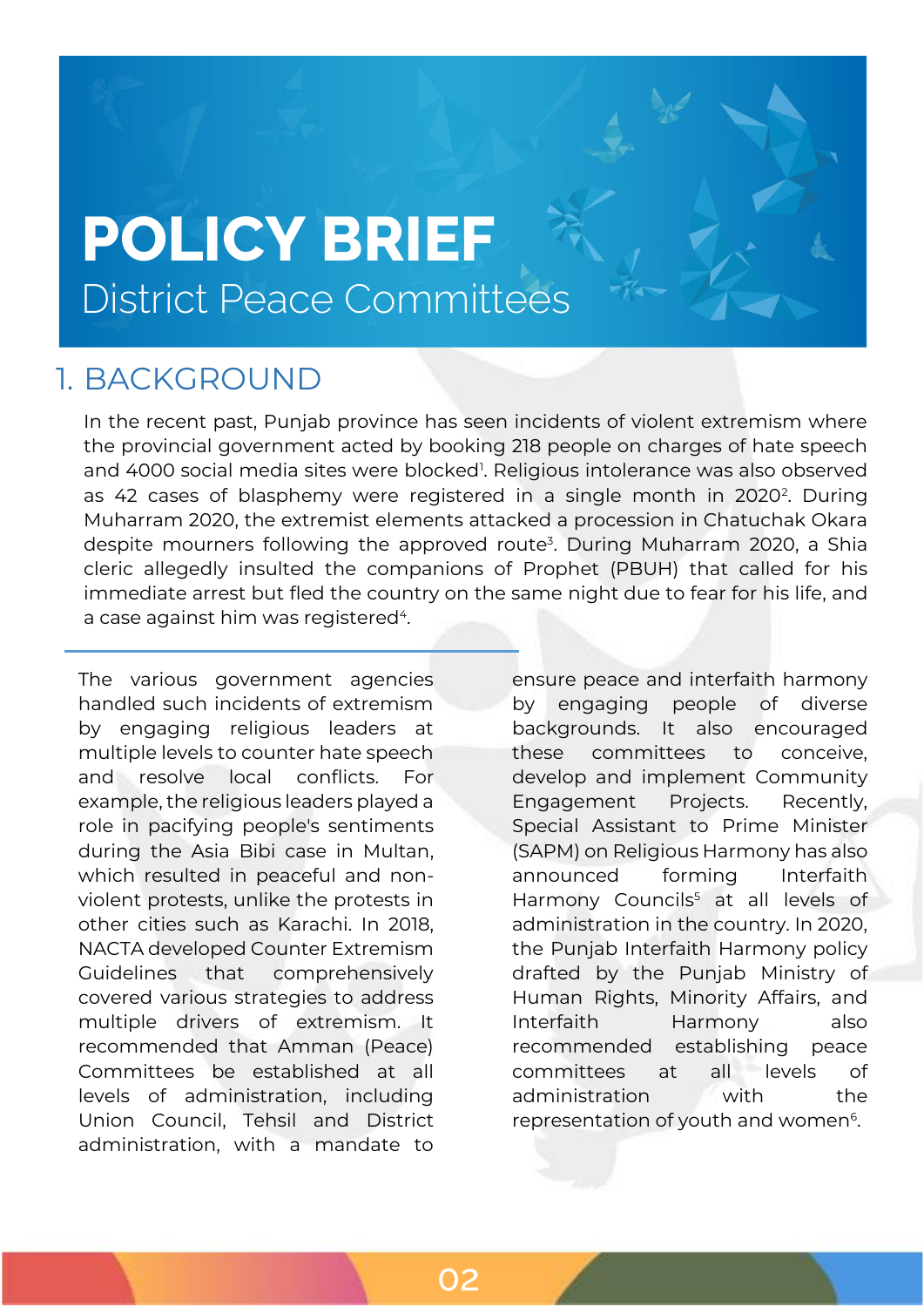#### 2. DISTRICT PEACE COMMITTEE (DPC) <sup>7</sup>

In each District in Punjab, District Administration notifies a committee comprising leaders of various religions and sects, local political leadership, civil society, business people, and representation of district administration. The membership<sup>8</sup> varies from District to District and depends on the district administration, determining who could better serve on the committee. Deputy Commissioner (DC) is the head of the DPC and chairs its meetings. Every year, its membership is reviewed by the DC, adding or removing any member from the DPC. The committee is mandated to support District and local government efforts to ensure peace, promote interfaith and sectarian harmony and resolve local conflicts in the district. However, it is observed that the DPC is more active and vibrant during days of religiously sensitive months, including Muharram and Rabi-ul-Awal. In Southern Punjab, DPC is also involved in District Multan that represents various religious denominations. These leaders also work with other peacebuilding platforms such as Multan Interfaith Forum and Bahawalpur Support Group.

#### 3. SUCCESSES

- ➢ DPC is a body representing all major religions and sects and administrative and political leadership. District DC heads this body that works around issues of promoting interfaith and sectarian harmony.
- ➢ In the last decade, numerous cases of extremist violence depict DPC's significant work in resolving local conflicts by engaging religious leaders

of various denominations. In 2013, a conflict emerged on the Alm installation by the Shia community that led to violence series and imposition of curfew in the District Multan. With DPC deliberations with the top religious leadership, resolved matters amicably afterwards. In 2018, during the Asia Bibi blasphemy case when she was transferred to Multan, large-scale processions erupted in the district. However, with the support of DPC and other forums, including the Multan Interfaith Forum, not a single act of violence occurred in the District Multan.<sup>9</sup>

➢ In 2020, an alleged blasphemy case was registered against a local football company working for a foreign company in District Sialkot<sup>10</sup>. Local workers complained that name similar to Prophet Muhammad PBUH was printed on the footballs. Subsequently, various interventions were made, including the visit of DPC to the locality, engagement of the local religious leaders, and local notables. After unrest in the local people and case publication on social media, police registered an FIR on 1st May 2020. This matter was also referred to Punjab Muttahida Ulema Board (MUB) for opinion. After scrutiny by the local police and the opinion of the MUB, the accused were declared innocents.<sup>11</sup>

#### 4. CHALLENGES<sup>12</sup>

- ➢ District Administration gives mandate to DPC on need basis and especially in months of religious sensitivity such as Muharram. When they are needed, they are called for; otherwise, they mostly remain lull.
- ➢ The DPC mandates are entirely dependent on the directions of the Deputy Commissioner and District Police Officer. When they are needed,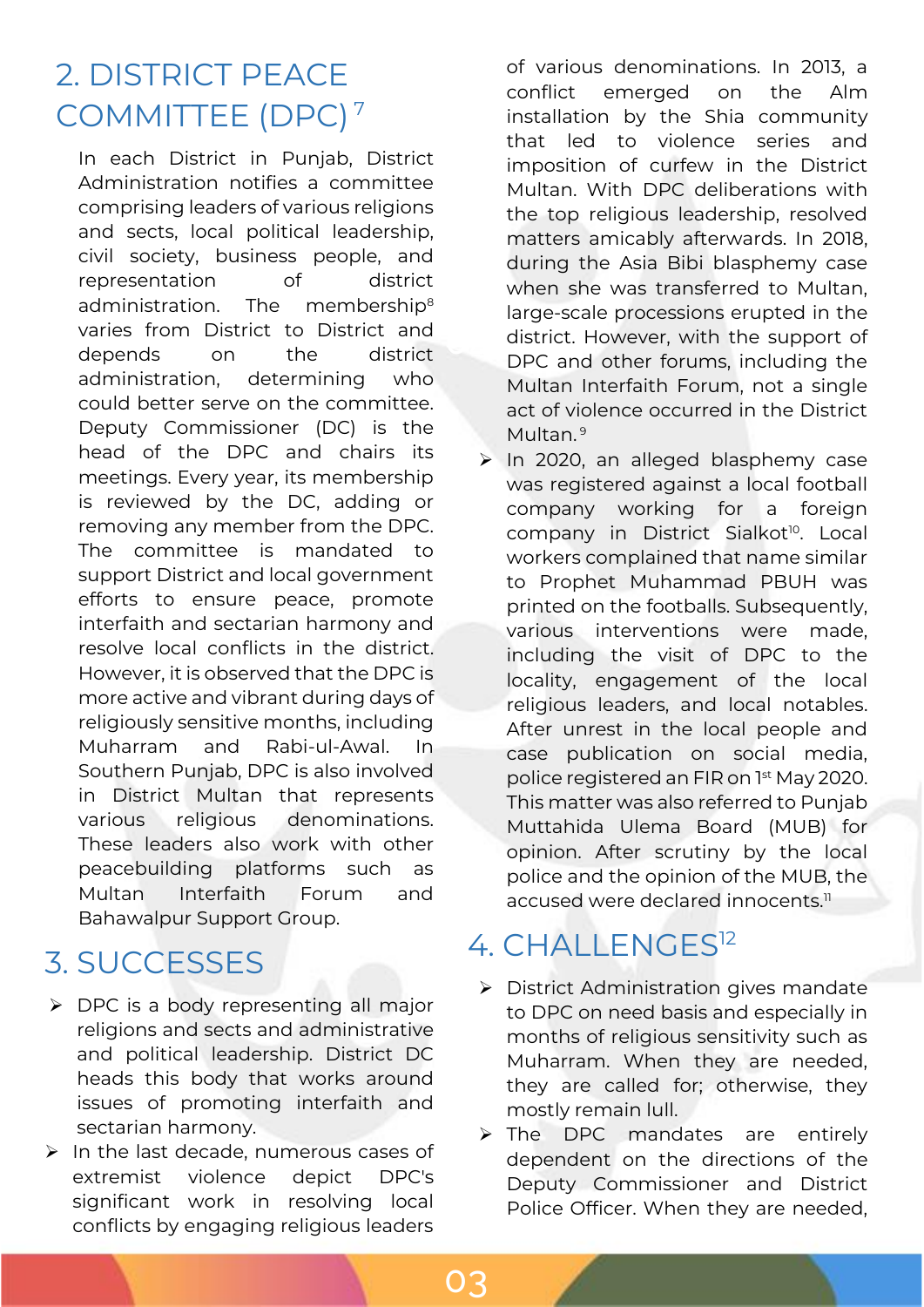they are called for; otherwise, they mostly remain on the papers.

- ➢ DPC do not have any technical, operation and logistic support from the District Administration. Therefore, the Deputy Commissioner being the chair, organize its meetings on a need basis in its own office.
- ➢ In cases where DPC promotes interfaith and sectarian harmony and resolves local conflicts, no acknowledgement is accorded by the District Administration and provincial government.
- ➢ There is a dearth of participation of women and youth in the DPC.<sup>13</sup>

#### 5. RECOMMENDATIONS

- ➢ The District Administration should give DPC a secretariat and support to hold its meeting every month to discuss the local situation and propose solutions to any untoward problem.
- ➢ A clear mandate should be developed and handed over to DPC members for their better understanding and adoption. TORs for the platform and its members should be drafted.
- ➢ The District Administration should evolve a vibrant and robust coordination mechanism between the DPC and other forums such as Multan Interfaith Harmony, Bahawalpur Support Group, District Women Forum and newly announced Interfaith Councils. This will help the structures learn from each other, create synergies, and adopt best practices.
- ➢ DPC should have more visibility and work at the District and Provincial levels by documenting its efforts towards ensuring peace and harmony. Promoting the work of DPC will enhance ownership by various stakeholders in ensuring peace and harmony at the district level. In a recent move, Provincial Law Minister Raja Basharat met the DPCs; such meetings and briefings will give more visibility to their work. Conferences highlighting their work, key challenges and policy decisions can help DPCs to project their work.
- ➢ There is a need to diversify the membership of DPC by including youth and women members.

#### 6. REFERENCES

- 
- 1. <https://tribune.com.pk/story/2262678/218-booked-over-hate-speech-during-muharram-463><br>2. https://nayadaur.tv/2020/09/42-blasphemy-cases-registered-in-pakistan-in-last-30-days/ 2. <https://nayadaur.tv/2020/09/42-blasphemy-cases-registered-in-pakistan-in-last-30-days/>
- 3. <https://twitter.com/mjibrannasir/status/1301521596935557120?lang=en>
- 4. <https://www.dawn.com/news/456692>
- 5. <https://www.dawn.com/news/1584950>
- 6. Draft Interfaith Harmony Policy
- 7. Information was collected from various previous members, including Maulana Khalid Nadeem, Abdul Haq Mujahid, Maulana Farooq Khan, and Khawar Husnain Bhutta from Multan, Syed Waseem Haider Gardezi, Hafiz Kazim Raza, Mufti Shabbir Anjum, Muhammad Zubair Abid, and Allama Abdul Mustafa Chishti from Lahore, and Safdar Kolachi from Bahawalpur of the District Peace Committees.
- 8. Lahore DPC membership is 41 as against different numbers in other District Committees
- 9. Short Interviews of religious leaders/members of DPCs, including Maulana Khalid Nadeem, Abdul Haq Mujahid, Maulana Farooq Khan, and Khawar Husnain Bhutta from Multan, Syed Waseem Haider Gardezi, Hafiz Kazim Raza, Mufti Shabbir Anjum, Muhammad Zubair Abid, and Allama Abdul Mustafa Chishti from Lahore, and Safdar Kolachi from Bahawalpur of the District Peace Committees were done. Other than these, members of Multan Interfaith Forum, such as Mujahid Abbas Gardezi, is also interviewed.
- 10. https://nayadaur.tv/2020/05/blasphemy-case-registered-against-sialkot-football-maker-after-extremists-protest/
- 11. Letter# 8174-A/L dated 20th May 2020 issued by the office of District Police Officer, Sialkot
- 12. Based on the interaction and discussion with various journalists, civil society members, and religious leaders, including Pir Ubaid Saddarpuri, Allama Mujahid Abbas Gardezi, Maulana Abdul Hanan Haideri, Maulana Abdul Majid Wattoo, Khawaja Abdul Aziz, The Media Foundation, Zain Baloch, Carnelian Pvt Ltd, Shahid Rehmat, Executive Director, Youth Development Foundation, Mumtaz Hussain, Executive Director, CHANGE and Hasnain Tirmizi, Program Manager, Media foundation360.

04

13. Letter# No.POB-1-22/2019 dated 04th November 2019 issued by the office of Deputy Commissioner, Multan